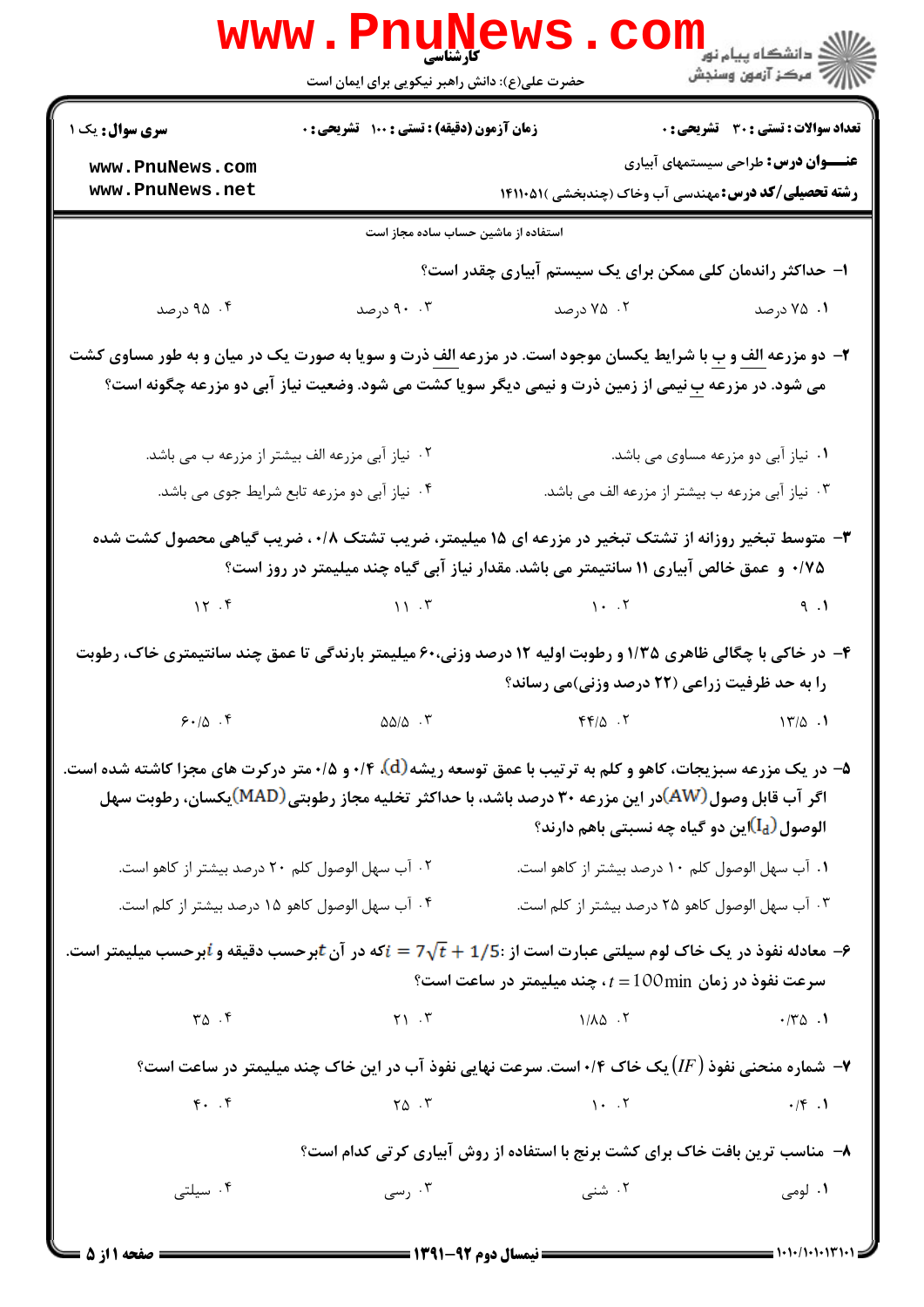| <b>سری سوال :</b> ۱ یک                                                                                                                                                                                                                | زمان آزمون (دقیقه) : تستی : ۱۰۰ تشریحی : ۰                                                                                                                |                                                                             | <b>تعداد سوالات : تستی : 30 ٪ تشریحی : 0</b><br><b>عنـــوان درس:</b> طراحی سیستمهای آبیاری |
|---------------------------------------------------------------------------------------------------------------------------------------------------------------------------------------------------------------------------------------|-----------------------------------------------------------------------------------------------------------------------------------------------------------|-----------------------------------------------------------------------------|--------------------------------------------------------------------------------------------|
| www.PnuNews.com<br>www.PnuNews.net                                                                                                                                                                                                    |                                                                                                                                                           | <b>رشته تحصیلی/کد درس:</b> مهندسی آب وخاک (چندبخشی )۱۴۱۱۰۵۱ <b>۱</b>        |                                                                                            |
|                                                                                                                                                                                                                                       |                                                                                                                                                           |                                                                             | ۹- در آبیاری، مفهوم آبشویی چیست؟                                                           |
|                                                                                                                                                                                                                                       |                                                                                                                                                           |                                                                             |                                                                                            |
|                                                                                                                                                                                                                                       | ۰۱ کسری از آب آبیاری است که برای پرهیز از وارد شدن تنش آبی به گیاه داده می شود.<br>۰۲ کسری از آب آبیاری است که برای جلوگیری از شور شدن خاک به کار می رود. |                                                                             |                                                                                            |
|                                                                                                                                                                                                                                       | ۰۳ کسری از آب آبیاری است که برای افزایش راندمان آبیاری درنظر گرفته می شود.                                                                                |                                                                             |                                                                                            |
|                                                                                                                                                                                                                                       | ۰۴ بخشی از آب آبیاری است که نشان دهنده تفاوت نیاز آبی خالص و نیاز آبی ناخالص است.                                                                         |                                                                             |                                                                                            |
|                                                                                                                                                                                                                                       |                                                                                                                                                           | ∙ا− کدام یک از عوامل زیر باعث کاهش نیاز خالص آب آبیاری می شود               |                                                                                            |
| ۰۴ تبخیر از سطح خاک                                                                                                                                                                                                                   | ۰۳ نفوذ عمقی                                                                                                                                              | ۰۲ رواناب                                                                   | ٠١. باران موثر                                                                             |
|                                                                                                                                                                                                                                       |                                                                                                                                                           |                                                                             |                                                                                            |
| ۱۱- اگر بخواهیم با افزایش طول نوار و کاهش شدت جریان ورودی، رواناب خروجی از نواری به طول ۲۵۰ متر و شیب ۰/۰۰۱ را به<br>ازای عمق خالص آبیاری ۱۰۰ میلی متر کنترل کنیم، با راندمان کاربرد ۶۰٪ مقداری که باید به طول نوار اضافه شود چند متر |                                                                                                                                                           |                                                                             |                                                                                            |
|                                                                                                                                                                                                                                       | $(L_e = \frac{F_n}{1000S_0}, L_e = (1 - \frac{E}{100})^* r_i^* r_n^* L)$ $(r_i = 0/80, r_i = 0/75)$ $\text{num}$                                          |                                                                             |                                                                                            |
| $1 \cdot \Delta$ .                                                                                                                                                                                                                    |                                                                                                                                                           |                                                                             | FA.1                                                                                       |
|                                                                                                                                                                                                                                       |                                                                                                                                                           | ۱۲- کدام یک از جملات ذیل در خصوص روش آبیاری شیاری درست است؟                 |                                                                                            |
|                                                                                                                                                                                                                                       |                                                                                                                                                           | ۰۱ شیارهای موجود روی اراضی دارای ناهمواری تند، باید عمود بر خطوط تراز باشد. |                                                                                            |
|                                                                                                                                                                                                                                       | ۰۲ به طور کلی می توان گفت، جریان ورودی به شیار با اندازهی جریان نسبت عکس دارد.                                                                            |                                                                             |                                                                                            |
|                                                                                                                                                                                                                                       | ۰۳ هرچه خاک دارای بافت ریزدانه تری باشد، فاصله بین شیارها را می توان بیشتر درنظر گرفت.                                                                    |                                                                             |                                                                                            |
|                                                                                                                                                                                                                                       | ۰۴ آبیاری شیاری مؤثر در خاک های شنی، به عمق کم کاربرد آب و زمان کاربرد طولانی نیاز دارد.                                                                  |                                                                             |                                                                                            |
|                                                                                                                                                                                                                                       | ۱۳- اگر در یک جویچه ، زمان نفوذ عمق خالص آبیاری ۲۰۰ دقیقه، زمان پیشروی آب تا انتهای جویچه ۷۵ دقیقه و مدت زمان                                             |                                                                             |                                                                                            |
|                                                                                                                                                                                                                                       | $(T_0 = T_1 - T_T + T_r)$ پسروی در انتهای جویچه ۲۵ دقیقه است. زمان قطع جریان ورود آب چند دقیقه است؟                                                       |                                                                             |                                                                                            |
| $\mathbf{y} \cdot \cdot \cdot \mathbf{f}$                                                                                                                                                                                             | $YV\Delta$ .                                                                                                                                              | $Y \Delta - .Y$                                                             | $YY\Delta$ .                                                                               |
|                                                                                                                                                                                                                                       | ۱۴- کدام یک از موارد ذیل از محدودیت های استفاده از روش آبیاری بارانی محسوب می شود؟                                                                        |                                                                             |                                                                                            |
|                                                                                                                                                                                                                                       | ۰۲ افزایش رواناب پایاب و مشکلات زهکشی اراضی                                                                                                               | ۰۱ امکان استفاده از یک دبی کم و دائم در سیستم                               |                                                                                            |
|                                                                                                                                                                                                                                       |                                                                                                                                                           |                                                                             |                                                                                            |
|                                                                                                                                                                                                                                       | ۰۴ كاهش يكنواختي توزيع آب در مناطق بادخيز                                                                                                                 | ۰۳ افزایش اتلاف اراضی مزروعی در مسیر انتقال آب                              |                                                                                            |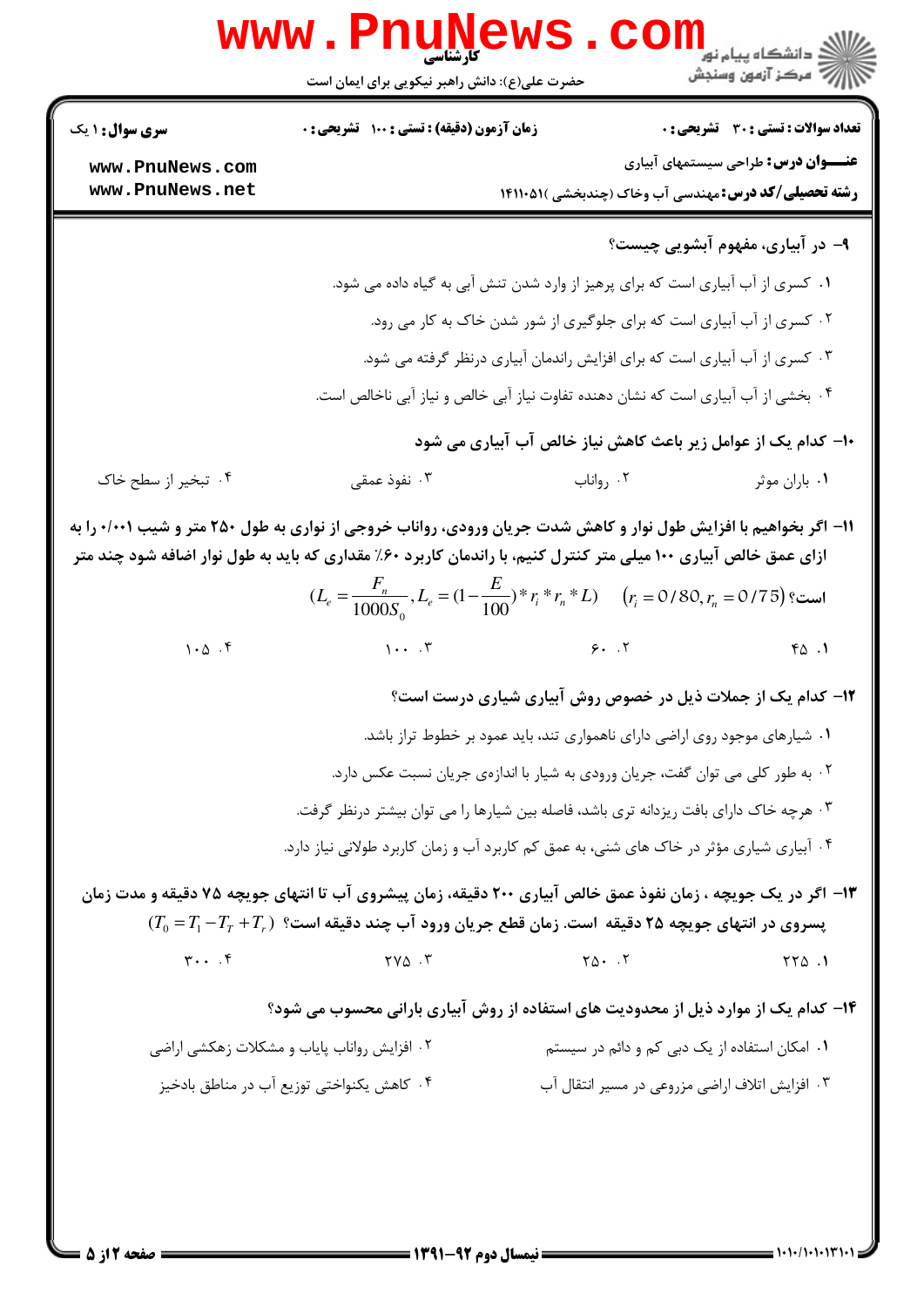|                        | <b>www.PnuNews</b>                                                                                                                                                                                                                      |                                                                        | ر<br><mark>گ</mark> دانشگاه پیام نور                                                 |
|------------------------|-----------------------------------------------------------------------------------------------------------------------------------------------------------------------------------------------------------------------------------------|------------------------------------------------------------------------|--------------------------------------------------------------------------------------|
|                        | حضرت علی(ع): دانش راهبر نیکویی برای ایمان است                                                                                                                                                                                           |                                                                        | أأزأت مركز آزمون وسنجش                                                               |
| <b>سری سوال : ۱ یک</b> | <b>زمان آزمون (دقیقه) : تستی : 100 تشریحی : 0</b>                                                                                                                                                                                       |                                                                        | <b>تعداد سوالات : تستی : 30 ٪ تشریحی : 0</b>                                         |
| www.PnuNews.com        |                                                                                                                                                                                                                                         |                                                                        | <b>عنـــوان درس:</b> طراحی سیستمهای آبیاری                                           |
| www.PnuNews.net        |                                                                                                                                                                                                                                         | <b>رشته تحصیلی/کد درس:</b> مهندسی آب وخاک (چندبخشی )۱۴۱۱۰۵۱            |                                                                                      |
|                        | ۱۵– کدام یک از انواع سیستم های آبیاری بارانی در مزارع کشت غلات و نباتات علوفه ای صرفاً برای آبیاری تکمیلی قابل                                                                                                                          |                                                                        | توصيه است؟                                                                           |
|                        |                                                                                                                                                                                                                                         | ا. سيستم آبفشان غلطان (Wheel Move System)                              |                                                                                      |
|                        |                                                                                                                                                                                                                                         | ۲. سیستم آبفشان قرقره ای (Traveling Gun System)                        |                                                                                      |
|                        |                                                                                                                                                                                                                                         | ۰۳ سیستم آبفشان دوار (Center Pivot System)                             |                                                                                      |
|                        |                                                                                                                                                                                                                                         | ۴. سیستم بالهای آبیاری قابل حمل (Portable Solid Set System)            |                                                                                      |
|                        | ۱۶– در ارزیابی یک سیستم آبیاری بارانی برای تعیین یکنواختی توزیع آب از تعدادی قوطی استفاده شده است. اگر کل آب<br>جمع آوری شده در قوطی ها ۵۰۰ میلیمتر و جمع قدرمطلق انحراف از میانگین ها ۱۵۰ میلیمتر باشد، یکنواختی توزیع آب              |                                                                        | چقدر است؟                                                                            |
| 9.7                    | $\lambda \cdot \cdot \cdot$ $\mathbf{r}$                                                                                                                                                                                                | $Y - Y$                                                                | 9.1                                                                                  |
|                        | <b>۱۷</b> - کدام راندمان، کافی بودن آب آبیاری برای یک مزرعه را بیان می نماید؟                                                                                                                                                           |                                                                        |                                                                                      |
| ۰۴ ذخیره               | ۰۳ کاربرد آب                                                                                                                                                                                                                            | ۰۲ توزیع                                                               | ۰۱ انتقال                                                                            |
|                        | له <sup>-1</sup> ۸ یک آبپاش در فشار کاری  ۶۴ <i>m د</i> ارای دبی $\frac{lit ۰/۷ می باشد. دبی این آبپاش در فشار کاری  m  ۱۶ چند لیتر در ثانیه$                                                                                           |                                                                        |                                                                                      |
|                        |                                                                                                                                                                                                                                         |                                                                        | $\left(\frac{q_{a1}}{q_{a2}} = \left[\frac{P_{a1}}{p_{a2}}\right]^{0.5}\right)$ است؟ |
| .701.9                 | $\cdot$ /۴۲ $\cdot$ $\cdot$ $\cdot$                                                                                                                                                                                                     | $\cdot$ /٣ $\Delta$ . ٢                                                | .756.1                                                                               |
|                        | <b>۱۹</b> - یک مزرعه، با سیستم آبیاری بارانی ثابت با آبپاش متحرک آبیاری می شود. فاصله آب پاش ها 25×20 متر، نیاز ناخالص<br>آبیاری ۹ میلیمتر در روز، دور آبیاری ۸ روز و دبی آب پاش ها ۴ لیتر بر ثانیه است. مدت استقرار هر آب پاش چند ساعت | $I_{a} = \frac{3600 * q_{a}}{A}, I = \frac{d_{g}}{T_{a}}$ خواهد بود؟ ( |                                                                                      |
| $\Delta/\Upsilon$ .    | $F/F$ .                                                                                                                                                                                                                                 | $Y/\mathcal{F}$ . Y                                                    | $Y/\Delta$ .                                                                         |
|                        |                                                                                                                                                                                                                                         | ۲۰- رابطهی بین دبی آبپاش با ارتفاع پایه آب پاش چگونه است؟              |                                                                                      |
|                        | ۰۱ هرچه دبی آب پاش بیشتر باشد، ارتفاع پایه آبپاش را بایستی کمتر درنظر گرفت.                                                                                                                                                             |                                                                        |                                                                                      |
|                        | ۲. هرچه دبی آب پاش بیشتر باشد، ارتفاع پایه آبپاش را بایستی بیشتر درنظر گرفت.                                                                                                                                                            |                                                                        |                                                                                      |
|                        | ۰۳ دبی آب پاش رابطه ای با ارتفاع پایه آبپاش ندارد، بلکه مقدار آن تنها به زاویه پایه آبپاش بستگی دارد.                                                                                                                                   |                                                                        |                                                                                      |
|                        | ۰۴ هرچه دبی آب پاش بیشتر باشد، ارتفاع پایه آبپاش را بایستی کمتر ولی قطر آنرا بیشتر درنظر گرفت.                                                                                                                                          |                                                                        |                                                                                      |

 $= 1.11/(1.11T)$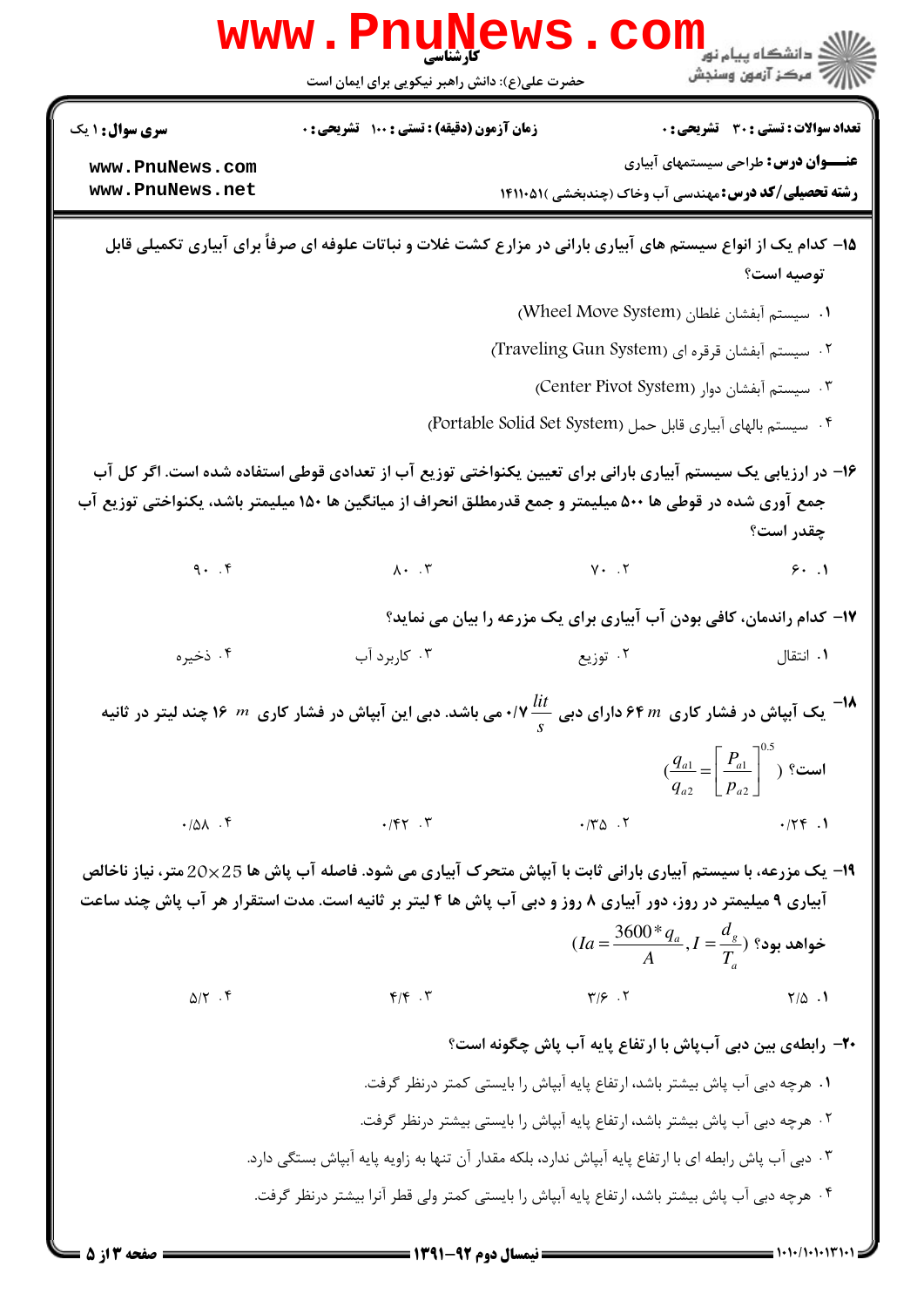|                                                                                                                                                                                                                                                                                                                       | www.PnuNews.<br>حضرت علی(ع): دانش راهبر نیکویی برای ایمان است                                                          |                                           | <sub>:</sub> دانشگاه پیام نو <mark>ر</mark><br>رآ مرکز آزمون وسنجش                                        |  |
|-----------------------------------------------------------------------------------------------------------------------------------------------------------------------------------------------------------------------------------------------------------------------------------------------------------------------|------------------------------------------------------------------------------------------------------------------------|-------------------------------------------|-----------------------------------------------------------------------------------------------------------|--|
| <b>سری سوال : ۱ یک</b>                                                                                                                                                                                                                                                                                                | <b>زمان آزمون (دقیقه) : تستی : 100 تشریحی : 0</b>                                                                      |                                           | تعداد سوالات : تستى : 30 قشريحى : 0                                                                       |  |
| www.PnuNews.com<br>www.PnuNews.net                                                                                                                                                                                                                                                                                    |                                                                                                                        |                                           | <b>عنـــوان درس:</b> طراحی سیستمهای آبیاری<br><b>رشته تحصیلی/کد درس:</b> مهندسی آب وخاک (چندبخشی )۵۱۱۰۵۱۱ |  |
|                                                                                                                                                                                                                                                                                                                       |                                                                                                                        |                                           | <b>۲۱</b> - درجه تحمل گیاهان به شوری در کدام یک از موارد افزایش می یابد؟                                  |  |
|                                                                                                                                                                                                                                                                                                                       |                                                                                                                        |                                           | ۰۱ افزایش رطوبت آب تا حد اشباع و شرایط زه دار شدن و ماندابی شدن                                           |  |
|                                                                                                                                                                                                                                                                                                                       |                                                                                                                        |                                           | ۰۲ افزایش تعداد آبیاری با کوتاه کردن دور آبیاری                                                           |  |
|                                                                                                                                                                                                                                                                                                                       |                                                                                                                        | ۰۳ کاهش مدت زمان آبیاری در هر نوبت آبیاری |                                                                                                           |  |
|                                                                                                                                                                                                                                                                                                                       |                                                                                                                        |                                           | ۰۴ افزایش فاصله بین دو نوبت آبیاری                                                                        |  |
|                                                                                                                                                                                                                                                                                                                       | ۲۲- نیروی کار انسانی مورد نیاز در کدامیک از روش های آبیاری سطحی بیشتر است؟                                             |                                           |                                                                                                           |  |
| ۰۴ سیلابی                                                                                                                                                                                                                                                                                                             | ۰۳ شیاری                                                                                                               | ۰۲ نواری                                  | ۰۱ کرتی                                                                                                   |  |
| ۲۳- در یک سیستم آبیاری بارانی، اختلاف ارتفاع دو سر لوله فرعی مستقر در شیب رو به بالا برابر ۲/۲متر، افت بار ناشی از<br>اصطکاک در طول لوله فرعی ۴متر، فشار کارکرد آبپاش ۳۱ متر و ارتفاع پایه آبپاش ۱/۲متر است. فشار مورد نیاز در ابتدای<br>$(P_1 = P_a + \frac{3}{4}P_r + \frac{1}{2}P_e + P_r)$ لوله فرعی چند متر است؟ |                                                                                                                        |                                           |                                                                                                           |  |
| $TY/q$ . ۴                                                                                                                                                                                                                                                                                                            | $\mathbf{Y}$ $\mathbf{S}/\mathbf{Y}$ .                                                                                 | $\Gamma \Delta/\Gamma$ .                  | $\uparrow\uparrow/\uparrow$ . 1                                                                           |  |
| از آب                                                                                                                                                                                                                                                                                                                 | ۲۴- در تصفیه فیزیکی آب در روش آبیاری قطره ای، معمولاً از جداکننده های سانتریفیوژ برای جدا کردن                         |                                           | آبیاری استفاده می شود.                                                                                    |  |
|                                                                                                                                                                                                                                                                                                                       | ۰۲ ذرات شن و ماسه                                                                                                      |                                           | ۰۱ ماسه نرم                                                                                               |  |
| ۰۴ ذرات شن، ماسه نرم و مواد آلی                                                                                                                                                                                                                                                                                       |                                                                                                                        | ۰۳ ماسه نرم، جلبک و مواد آلی              |                                                                                                           |  |
|                                                                                                                                                                                                                                                                                                                       | ه اس صورتی که فشار در قطره چکانی با معادله $q$ 1/7 $q$ = 2 دو برابر شود، دبی قطره چکان چند درصد افزایش می یابد $\cdot$ |                                           |                                                                                                           |  |
| $Y9/YY$ . $Y$                                                                                                                                                                                                                                                                                                         | $Y\lambda/\lambda$ . $Y$                                                                                               | F1/FY.7                                   | $\Delta$ ./۴9.1                                                                                           |  |
| ۲۶- با بررسی آبدهی تعدادی از یک نوع قطره چکان خاص مشخص گردید که ضریب تغییرات ساخت کارخانه ۰/۳ و انحراف<br>معیار دبی های اندازه گیری شده ۱/۰۷ لیتر در ساعت است. متوسط دبی این مدل قطره چکان چند لیتر در ثانیه است<br>$(\nu = \frac{Sd}{a})$ است؟                                                                       |                                                                                                                        |                                           |                                                                                                           |  |
| $\Upsilon/\Upsilon \Upsilon$ . $\Upsilon$                                                                                                                                                                                                                                                                             | $\Upsilon/\Delta V$ . $\Upsilon$                                                                                       | $Y/YY$ .                                  | $\uparrow/\uparrow$ 1.1                                                                                   |  |
| ۲۷– در یک بلوک اجرای طرح آبیاری قطرهای فشار قطرهچکانها ۱۰ متر و حداقل فشار قطرهچکان ها ۸ متر است. تغییرات<br>$(\Delta H_s = 2.5(H_a - H_n))$ مجاز بار فشار چند متر خواهد بود؟                                                                                                                                         |                                                                                                                        |                                           |                                                                                                           |  |
| $\Delta$ .۴                                                                                                                                                                                                                                                                                                           | $\uparrow$ . $\uparrow$                                                                                                | $\mathbf{r}$ . $\mathbf{r}$               | Y.1                                                                                                       |  |
|                                                                                                                                                                                                                                                                                                                       |                                                                                                                        |                                           |                                                                                                           |  |

 $= 1.1 - (1.1.147)$ 

**= صفحه 4 از 5 =**